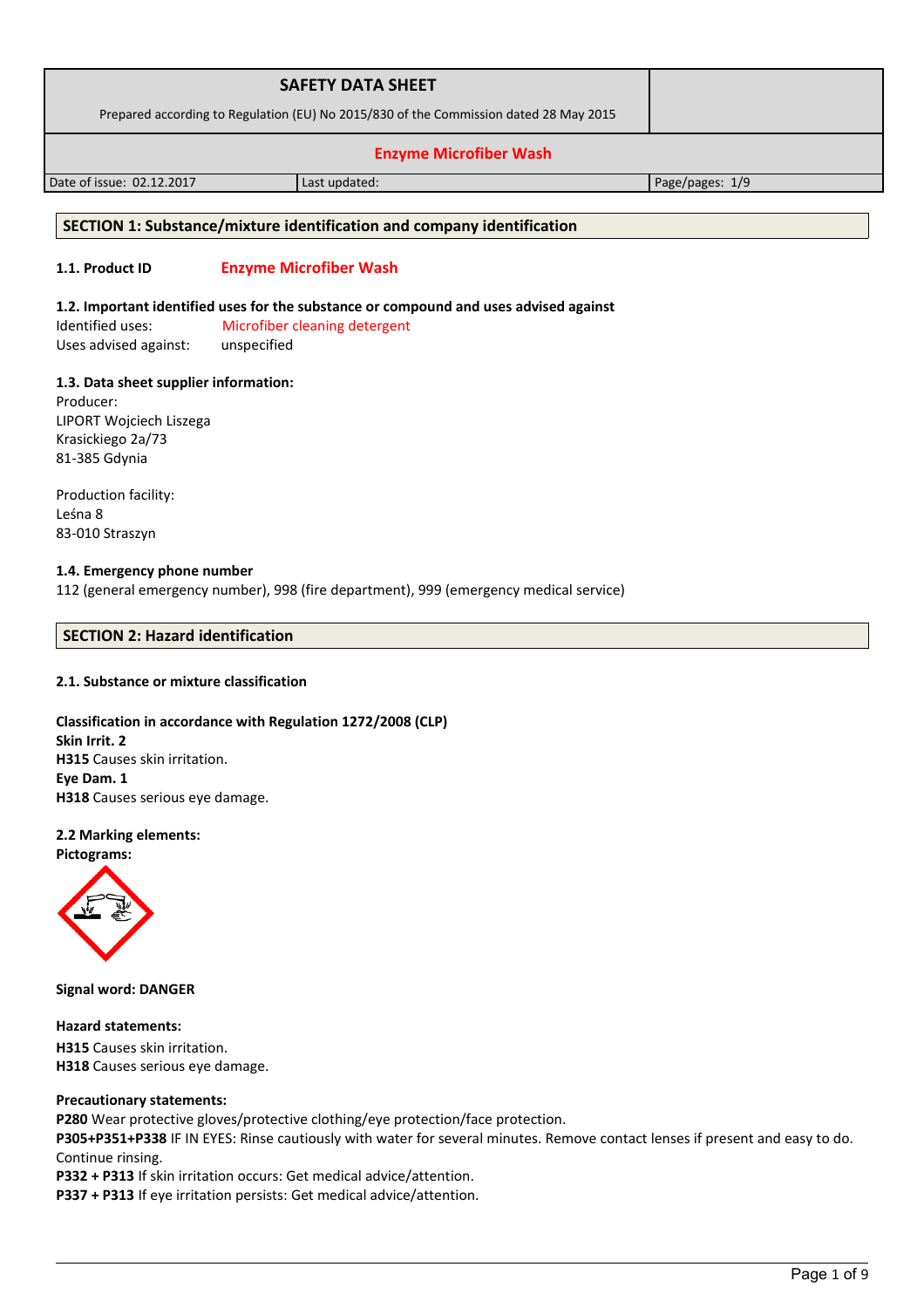| <b>SAFETY DATA SHEET</b>                                                              |               |                 |  |
|---------------------------------------------------------------------------------------|---------------|-----------------|--|
| Prepared according to Regulation (EU) No 2015/830 of the Commission dated 28 May 2015 |               |                 |  |
| <b>Enzyme Microfiber Wash</b>                                                         |               |                 |  |
| Date of issue: 02.12.2017                                                             | Last updated: | Page/pages: 2/9 |  |

# **Contains:**

Alcohols, C10-16 ethoxylated; Fatty alcohol C12-14, ethoxylated alkyl sulfates, sodium salts; D-glucopyranose, oligomers, decyl octyl glycosides; D-glucopyranose, oligomers, C10-16-alkyl glycosides

# **The content of detergents in accordance with Regulation 648/2004/EC**

Contains: nonionic surfactants 5% or more but less than 15%; anionic surfactants 15% or more but less than 30%; fragrance

### **2.3 Other hazards:**

No information regarding the meeting of PBT or vPvB criteria in accordance with appendix XIII of the REACH regulation. No appropriate research has been carried out on this product.

# **SECTION 3: Composition/component information**

# **3.1. Substances**

Not applicable

# **3.2. Mixtures**

Dangerous components:

|                                                                                                                                                                             |                 | <b>CLP</b> classification                               |                                |
|-----------------------------------------------------------------------------------------------------------------------------------------------------------------------------|-----------------|---------------------------------------------------------|--------------------------------|
| <b>Product ID</b>                                                                                                                                                           | Quantity<br>[%] | <b>Hazard classification</b>                            | <b>Hazard statements codes</b> |
| alcohols, C10-16 ethoxylated<br>CAS number: 68002-97-1<br>EC number: -----<br>REACH registration number: ------                                                             | $10 - 12$       | Eye Dam. 1<br>Acute Tox. 2<br><b>Aquatic Chronic 3</b>  | H318<br>H302<br>H412           |
| fatty alcohol C12-14, ethoxylated alkyl<br>sulfates, sodium salts<br>CAS number: 68891-38-3<br>EC number: 500-234-8<br>REACH registration number: 01-<br>2119488639-16-XXXX | $6 - 8$         | Skin Irrit. 2<br>Eye Dam. 1<br><b>Aquatic Chronic 3</b> | H315<br>H318<br>H412           |
| D-glucopyranose, oligomers, decyl octyl<br>glycosides<br>CAS number: 68515-73-1<br>EC number: 500-220-1<br>REACH registration number: 01-<br>2119488530-36-XXXX             | $2 - 3$         | Eye Dam. 1                                              | H318                           |
| D-glucopyranose, oligomers, C10-16-alkyl<br>glycosides<br>CAS number: 110615-47-9<br>EC number: 600-975-8<br>REACH registration number: 01-<br>2119489418-23-XXXX           | $2 - 3$         | Eye Dam. 1                                              | H318                           |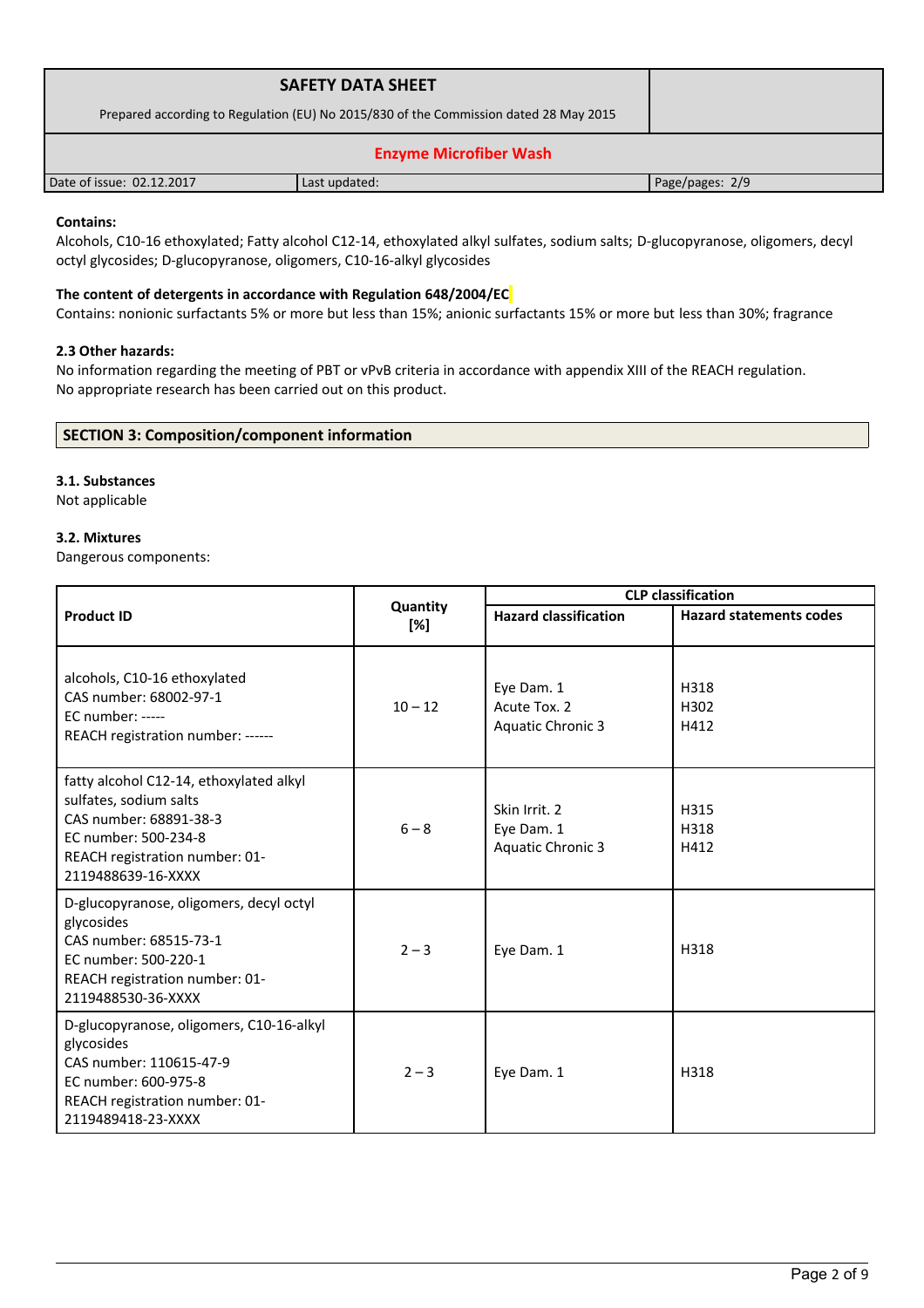| <b>SAFETY DATA SHEET</b>                                                              |  |
|---------------------------------------------------------------------------------------|--|
| Prepared according to Regulation (EU) No 2015/830 of the Commission dated 28 May 2015 |  |
| <b>Enzyme Microfiber Wash</b>                                                         |  |

Date of issue: 02.12.2017 Last updated: Page/pages: 3/9

| Fatty acids, coco, potassium saltS<br>CAS number: 61789-30-8<br>EC number: 263-049-9<br>REACH registration number: - | $4 - 5$ | Skin Irrit. 2<br>Eye Irrit. 2 | H315<br>H319 |
|----------------------------------------------------------------------------------------------------------------------|---------|-------------------------------|--------------|
|----------------------------------------------------------------------------------------------------------------------|---------|-------------------------------|--------------|

The full meaning of hazard statements has been given in section 16

# **SECTION 4: First aid measures**

### **4.1. Description of first aid measures**

### **Routes of exposure:**

Inhalation, ingestion, skin and eye contact.

### **Inhalation:**

Take the affected person out into fresh air. Place in a comfortable position. Ensure peace and protect against heat loss.

Provide medical assistance if necessary.

### **Consumption:**

Rinse mouth with water, drink 2-3 cups of water, consult a doctor. Do not induce vomiting. If unconscious do not give anything by mouth.

Transport the affected person to hospital if necessary. Ensure peace, place in a lying position and protect against heat loss.

# **Eye contact:**

Remove any contact lenses if possible.

Flush with plenty of lukewarm water for 10–15 minutes with eyelids wide open. Place the upper eyelid on the lower eyelid from time to time. Cover the eyes with a compress.

Provide ophthalmologist assistance if necessary.

### **Skin contact:**

Take off the contaminated clothes and shoes.

Wash the contaminated skin with plenty of water and then with water containing mild soap.

Seek medical attention if skin irritation persists.

### **4.2. Most important symptoms and effects, both acute and delayed**

No further data available.

### **4.3. Indication of any immediate medical attention and special treatment needed**

The course of action is decided on by a medical doctor, based on an examination of the person affected.

### **SECTION 5: Fire emergency procedure**

### **5.1. Extinguishing agents:**

**Suitable extinguishing agents:** alcohol-resistant foam or dry extinguishing agents, carbon dioxide extinguishers, sand, soil, water aerosol. Choose extinguishing agents based on the conditions of the environment. **Unsuitable extinguishing agents:** High volume water jet.

### **5.2. Special threats related to the substance or mixture**

In case of fire, high temperatures cause a release of hazardous decomposition products that contain carbon monoxides.

# **5.3. Information for the fire department**

Spray the containers located in the fire area with water, remove from the hazardous area if possible. In case of a fire in an enclosed environment, use protective clothing and compressed air breathing apparatus. Do not allow the extinguishing agents into ground waters, surface waters, or sewage systems.

### **SECTION 6: Measures regarding accidental release into the environment**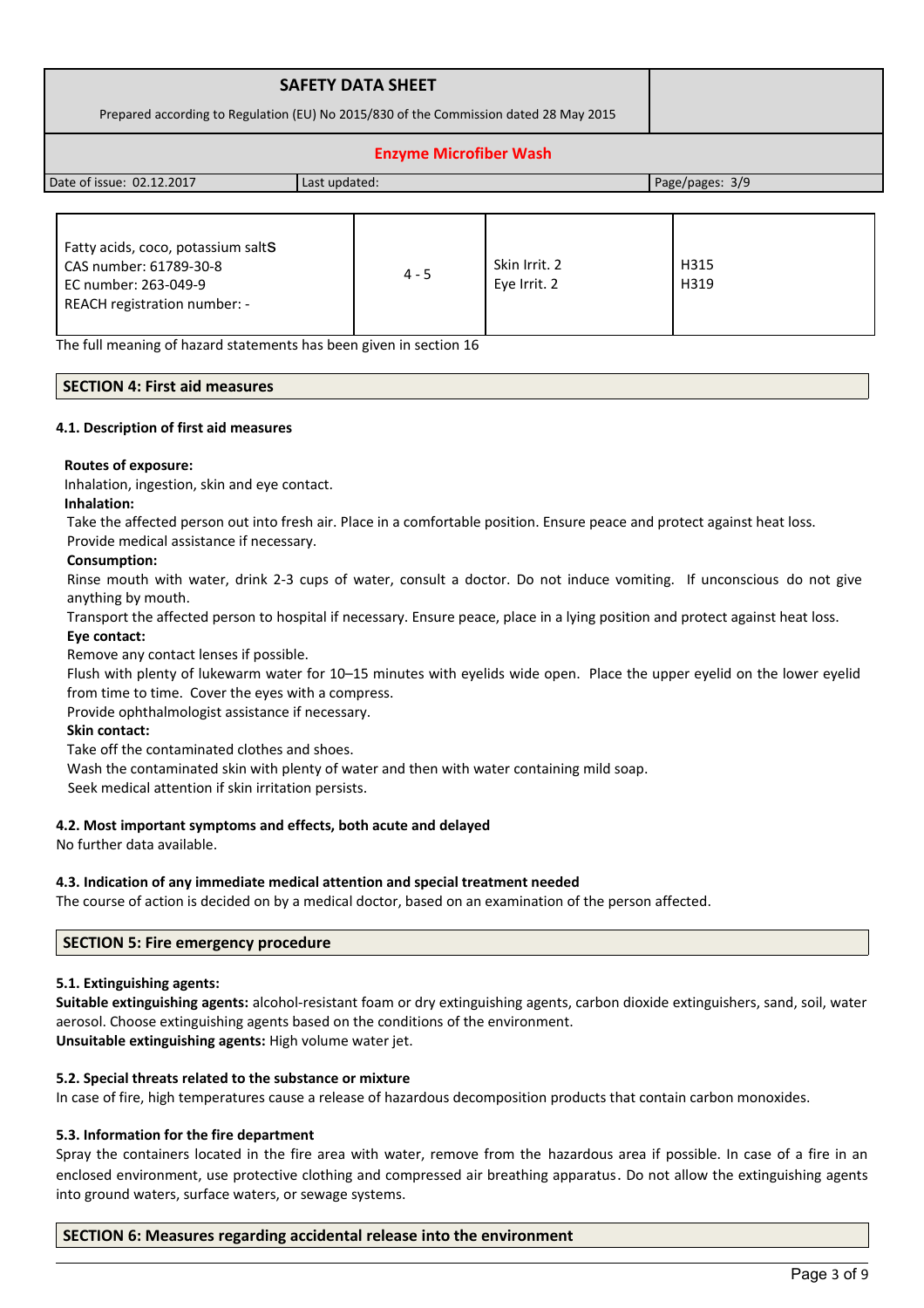| <b>SAFETY DATA SHEET</b>                                                              |               |                 |  |
|---------------------------------------------------------------------------------------|---------------|-----------------|--|
| Prepared according to Regulation (EU) No 2015/830 of the Commission dated 28 May 2015 |               |                 |  |
| <b>Enzyme Microfiber Wash</b>                                                         |               |                 |  |
| Date of issue: 02.12.2017                                                             | Last updated: | Page/pages: 4/9 |  |

### **6.1. Individual safety measures, protective equipment and emergency procedures**

For persons other than emergency personnel: notify the appropriate authorities of the emergency. Remove any persons not participating in the containment procedures from the contamination area. For emergency personnel: Ensure proper ventilation, use individual safety measures.

### **6.2. Environmental safety measures**

Prevent the contamination from spreading into sewage systems and water reservoirs.

### **6.3. Methods of removing and preventing the spread of contamination:**

Prevent the contamination from spreading and attempt removal using absorptive materials (sand, diatomite, universal absorbent), place the contaminated materials in properly marked containers for subsequent utilization in accordance with the mandatory provisions of the law.

### **6.4. References to other sections**

Product waste disposal – see section 13 of this data sheet. Individual protective measures – see section 8 of this data sheet.

# **SECTION 7: Storage and use of substances and mixtures**

### **7.1. Precautions for safe handling**

### **Recommendations for handling the mixture**

Avoid direct contact with the mixture. Avoid inhalation. Prevent from spreading into sewage systems. **Apply general provisions of the industrial work hygiene**  Do not eat, drink or smoke when using the product. Replace the contaminated clothing. Wash hands thoroughly after handling. Wash contaminated clothing before reusing. Wash hands and face before breaks at work.

### **7.2. Safe storage regulations, including any mutual incompatibility information**

Store in a well-ventilated area. Keep container tightly closed. Store in a cool place. Protect from sunlight and sources of heat. Do not store with food or animal feeding stuffs. Always use containers made of materials analogous to the original ones. Open containers should be handled very carefully so as to prevent spillage. Do not handle until all safety precautions have been read and understood.

### **7.3. Specific end use(s)**

See section 1.2 of this data sheet.

### **SECTION 8: Exposure controls/individual protective measures**

#### **8.1. Control parameters**

#### **The national highest acceptable concentration values in the work environment**

in accordance with the Notice of the Minister of Labor and Social Policy of 6 June 2014 on the highest acceptable concentration and intensity of factors detrimental to health in the work environment (Dz.U. (Journal of Laws) 2014, item 817).

| <b>NAME OF THE SUBSTANCE</b> | ID | NDS $(mg/m3)$ | <b>NDSCh</b> ( $mg/m3$ ) | NDSP (mg/m3) |
|------------------------------|----|---------------|--------------------------|--------------|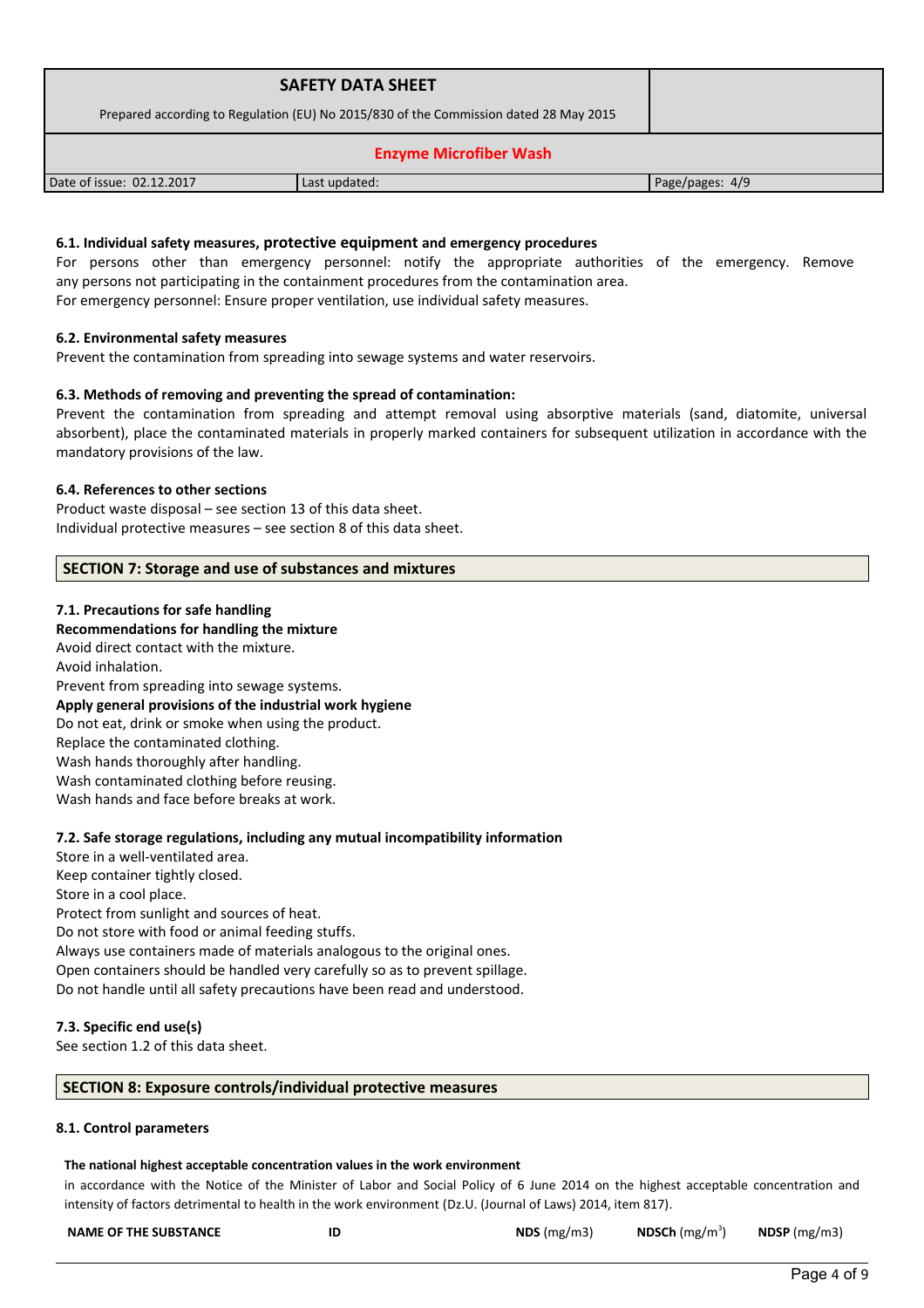| <b>SAFETY DATA SHEET</b>                                                              |               |                 |
|---------------------------------------------------------------------------------------|---------------|-----------------|
| Prepared according to Regulation (EU) No 2015/830 of the Commission dated 28 May 2015 |               |                 |
| <b>Enzyme Microfiber Wash</b>                                                         |               |                 |
| Date of issue: 02.12.2017                                                             | Last updated: | Page/pages: 5/9 |

# **8.2. Exposure controls**

**Appropriate technical control measures:** Storage rooms and work stations should be adequately ventilated to keep vapor concentration below the limit value.

- - - - -

#### **Appropriate technical control measures**

Storage rooms and work stations should be adequately ventilated. **Individual safety measures** 



### **Face and eye protection**

Use tight-fitting safety glasses or faceshield screens according to EN 166. **Skin protection** 



# **Hand protection**

Wear protective gloves according to EN 374.

Recommended material: nitrile rubber

When selecting glove materials, consider their breakthrough time, rates of diffusion and degradation.

The protective gloves should be regularly changed or replaced immediately if damaged (torn, perforated), or when first signs of wear and changes in their appearance occur (color, flexibility, shape).

A protective cream should be applied to all uncovered parts of the body.

### *Body protection*

The protective suit against chemicals.

The selection of individual protection measures must be made taking into account the concentration and quantity of the hazardous substance occurring at the work environment.

#### **Respiratory tract protection**

Not necessary if ventilation is adequate.

### **Environment exposure controls**

Do not discharge into sewage systems or ground waters.

**General safety and hygiene recommendations**

Follow good hygiene practice.

# **SECTION 9: Physical and chemical properties**

# **9.1. Basic physical and chemical property information**

| Appearance:                                   | Under normal conditions: liquid |
|-----------------------------------------------|---------------------------------|
| Color:                                        | <b>Distinctive</b>              |
| Odor:                                         | <b>Distinctive</b>              |
| Odor threshold:                               | No data                         |
| pH:                                           | No data                         |
| Melting point/freezing point:                 | No data                         |
| Initial boiling point and boiling range:      | No data                         |
| Flash point:                                  | No data                         |
| Flammability (solid, gas):                    | No data                         |
| Upper/lower flammability or explosive limits: | No data                         |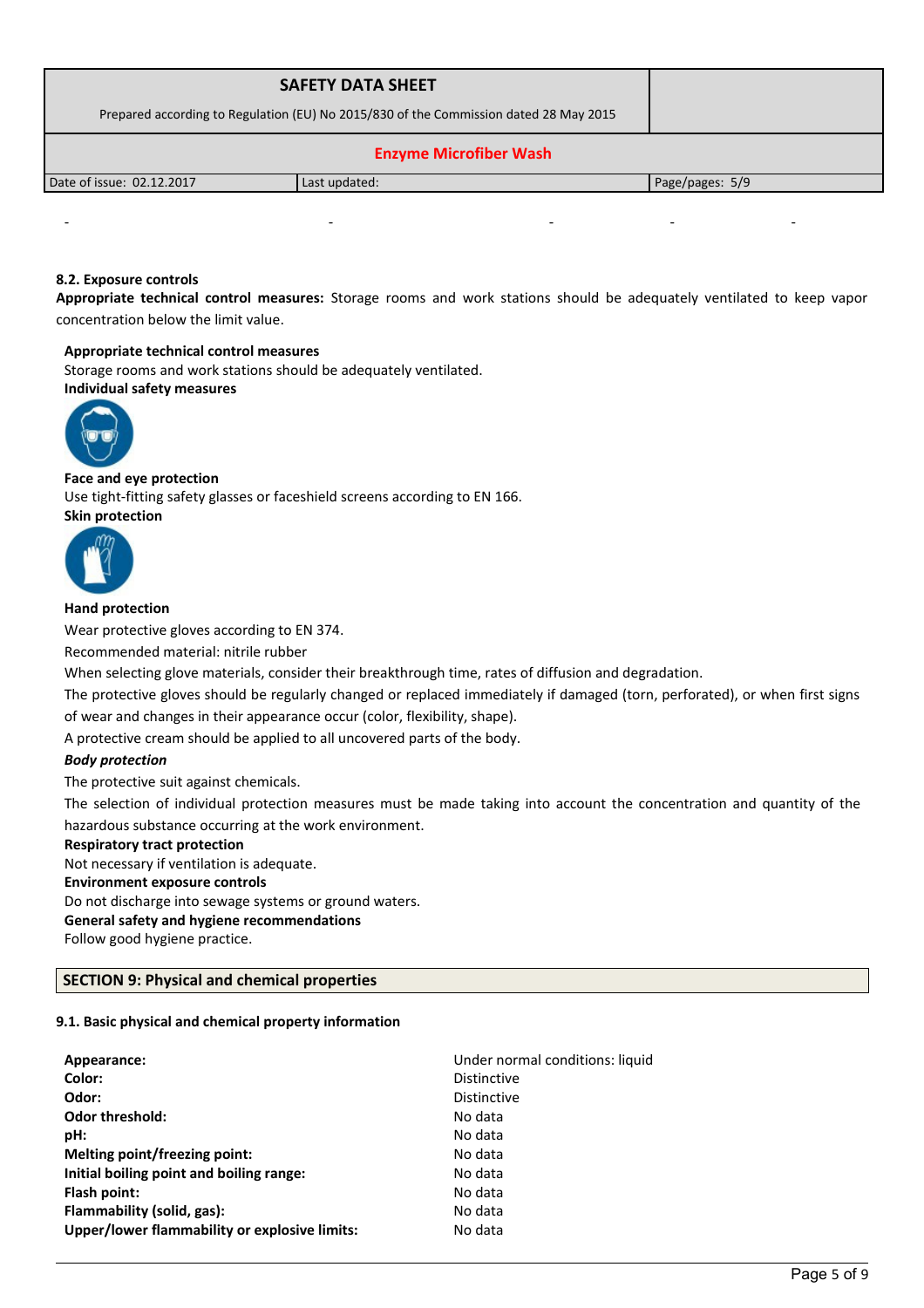|                                                                                       | <b>SAFETY DATA SHEET</b>      |                 |
|---------------------------------------------------------------------------------------|-------------------------------|-----------------|
| Prepared according to Regulation (EU) No 2015/830 of the Commission dated 28 May 2015 |                               |                 |
|                                                                                       | <b>Enzyme Microfiber Wash</b> |                 |
| Date of issue: 02.12.2017                                                             | Last updated:                 | Page/pages: 6/9 |
|                                                                                       |                               |                 |
| Vapor pressure:                                                                       | No data                       |                 |
| Vapor density:                                                                        | No data                       |                 |
| <b>Relative density:</b>                                                              | No data                       |                 |
| Solubility:                                                                           | No data                       |                 |
| Partition coefficient: n-octanol/water:                                               | No data                       |                 |

| . מו נונוטוו נטכוווטוכוונ. וו טכנמווטון Water | .              |
|-----------------------------------------------|----------------|
| <b>Auto-ignition temperature:</b>             | No data        |
| <b>Decomposition temperature:</b>             | No data        |
| Viscosity:                                    | No data        |
| <b>Explosive properties:</b>                  | Not applicable |
| <b>Oxidizing properties:</b>                  | Not applicable |
|                                               |                |

# **9.2. Additional information**

No additional analysis results.

# **SECTION 10: Stability and reactivity**

#### **10.1. Reactivity**

The mixture is chemically stable under normal conditions.

### **10.2. Chemical stability**

The product is stable when properly used, stored and transported.

# **10.3. Potential for hazardous reactions**

No data

#### **10.4. Conditions to avoid**

Avoid high temperatures, direct sunlight, hot surfaces and open fire. Protect against frost.

#### **10.5. Incompatible materials**

Strong oxidizing agents.

### **10.6. Hazardous decomposition products**

Do not occur when used in accordance with its purpose.

### **SECTION 11: Toxicological information**

### **11.1. Information regarding toxicological effects**

### **Acute toxicity**

Based on available data, the classification criteria are not met. Alcohols C10-16, ethoxylated LD50 (oral, rat) >1000 mg/kg LD50 (dermal, rat) >3870–8000 mg/kg Fatty alcohol C12-14, ethoxylated, alkyl sulfates, sodium salts LD50 (oral, male female rat) >2000 mg/kg LD50 (dermal, male and female rat) >2000 mg/kg Fatty acids, coco, potassium salts LD50 (oral, male female rat) >10000mg/kg **Skin corrosion/irritation** Causes skin irritation. **Serious eye injury/irritation** Causes serious eye damage. **Allergenic influence on respiratory tract or skin**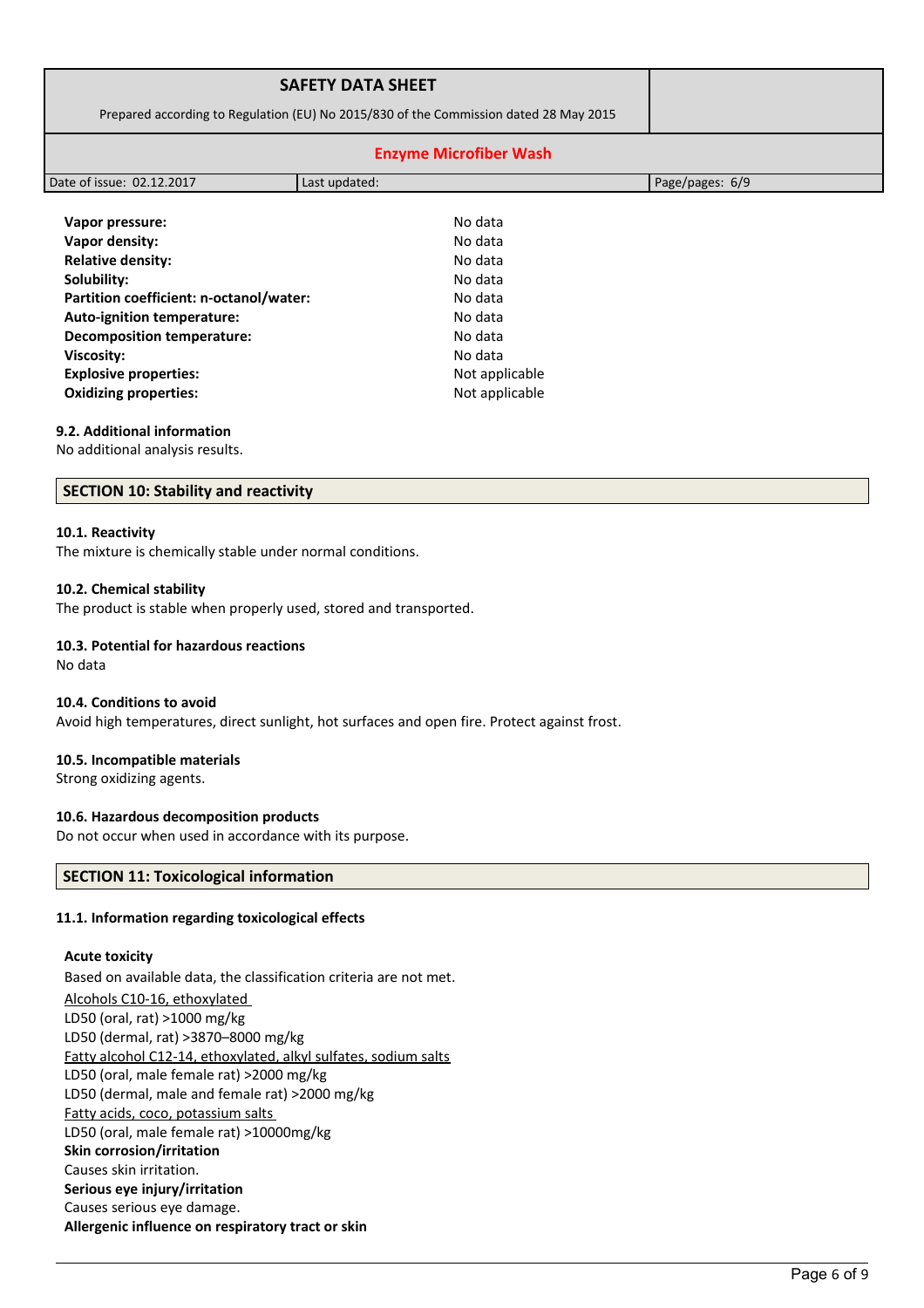| <b>SAFETY DATA SHEET</b>                                                              |               |                 |
|---------------------------------------------------------------------------------------|---------------|-----------------|
| Prepared according to Regulation (EU) No 2015/830 of the Commission dated 28 May 2015 |               |                 |
| <b>Enzyme Microfiber Wash</b>                                                         |               |                 |
| Date of issue: 02.12.2017                                                             | Last updated: | Page/pages: 7/9 |

Based on available data, the classification criteria are not met. **Mutagenic influence on reproductive cells** Based on available data, the classification criteria are not met. **Carcinogenicity** Based on available data, the classification criteria are not met. **Harmful influence on reproductive organs** Based on available data, the classification criteria are not met. **Toxic influence on target organs – single exposure** Based on available data, the classification criteria are not met. **Toxic influence on target organs – repeated exposure** Based on available data, the classification criteria are not met. **Hazard caused by aspiration**

Based on available data, the classification criteria are not met.

### **SECTION 12: Environmental information**

#### **12.1. Toxicity**

The product is not classified as hazardous to the environment. Alcohols C10-16, ethoxylated Fish (Poecilia reticulata) LC50 6.5 mg/l, 96 h Invertebrates (Daphnia) EC50 2.32 mg/l, 48 h Algae (Desmodesmus subspicatus) EC50 2.70 mg/l, 72 h Fish (Pimephales promelas) EC10 0.21 mg/l Invertebrates (Daphnia magna) EC10 0.36 mg/l Fatty alcohol C12-14, ethoxylated, alkyl sulfates, sodium salts Algae (Desmodesmus subspicatus) EC50 >10–100 mg/l/72 h Invertebrates (Daphnia magna) EC50 >1–10 mg/l/48 h NOEC 0>01, -1.0 mg/l/21 d Fish (Brachydanio rerio) > 1–10 mg/l; NOEC 1.2 mg/l Bacteria (Pseudomonas putida) EC10> 10000 mg/l Fatty acids, coco, potassium salts Algae EC50 >10 mg/l/72 h **12.2. Durability and dissolution potential** No data

**12.3. Bioaccumulation capacity** No data

**12.4. Soil mobility** No data

**12.5. Results of PBT and vPvB properties evaluation** No data

**12.6. Other harmful effects** No data

#### **SECTION 13: Waste disposal**

#### **13.1. Waste disposal methods**

Empty containers should be transported to an authorized company in order to be reprocessed or recycled. Do not store with municipal waste.

Do not discharge into sewage systems, surface waters or wastewater.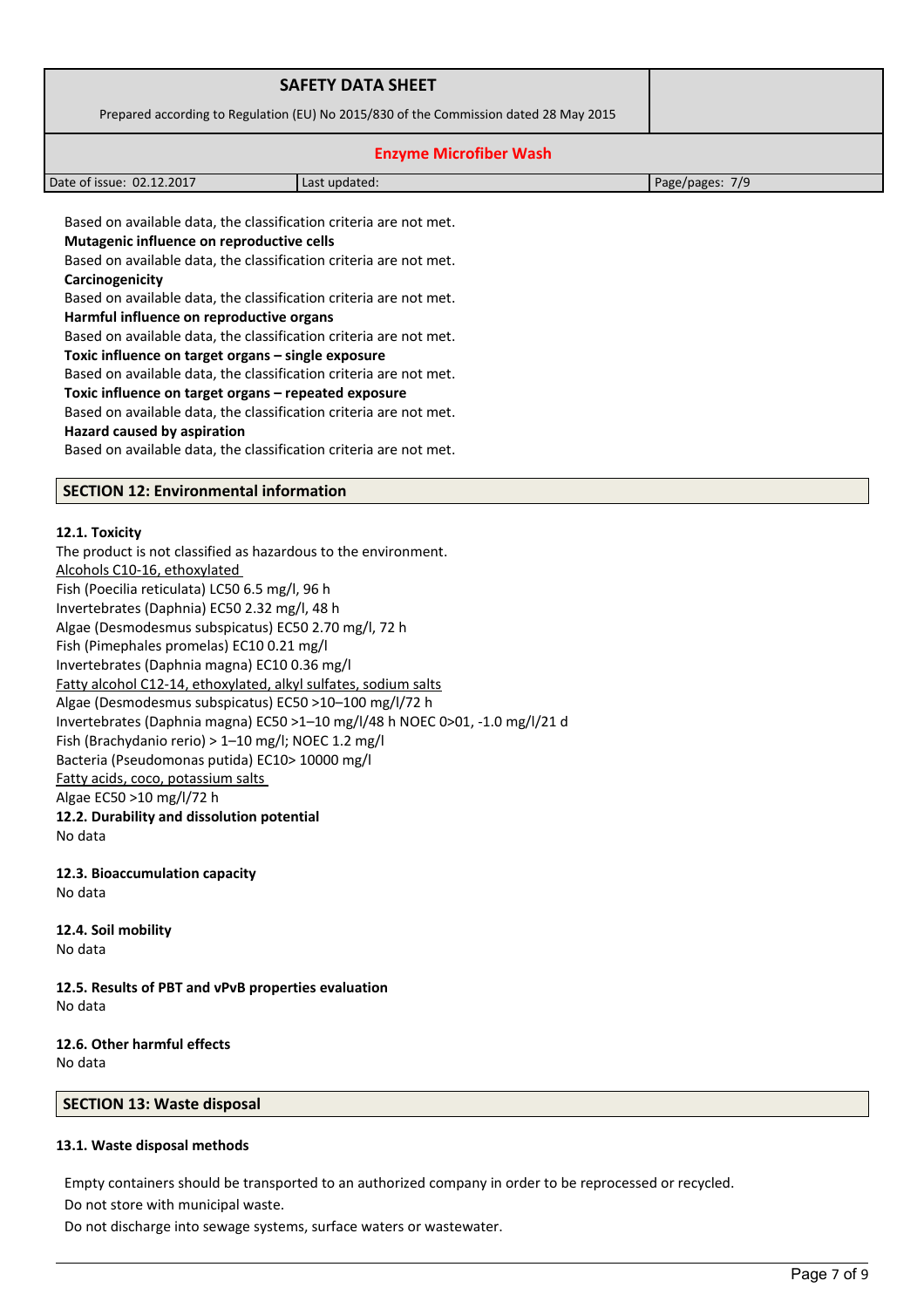| <b>SAFETY DATA SHEET</b><br>Prepared according to Regulation (EU) No 2015/830 of the Commission dated 28 May 2015 |               |                 |  |  |  |
|-------------------------------------------------------------------------------------------------------------------|---------------|-----------------|--|--|--|
| <b>Enzyme Microfiber Wash</b>                                                                                     |               |                 |  |  |  |
| Date of issue: 02.12.2017                                                                                         | Last updated: | Page/pages: 8/9 |  |  |  |

# **Waste code**

Act of 14 December 2012 on waste (Dz.U. (Journal of Laws) 2013, item 21).

Regulation of the Minister of Environment of 9 September 2014 on the waste catalogue (Dz.U. (Journal of Laws) 2014, item 1923).

The waste code must be assigned individually at the location where the waste is produced, depending on the industry in which it is used.

| <b>SECTION 14: Transport information</b> |                                              |                |             |             |  |
|------------------------------------------|----------------------------------------------|----------------|-------------|-------------|--|
|                                          |                                              | <b>ADR/RID</b> | <b>IMGD</b> | <b>IATA</b> |  |
| 14.1.                                    | <b>UN</b> number                             | ---            | $---$       | ---         |  |
| 14.2.                                    | UN proper shipping name                      |                | $---$       |             |  |
| 14.3.                                    | Transport hazard class(es)                   | ---            | $---$       | $---$       |  |
|                                          | Warning sticker No.                          | ---            | ---         | ---         |  |
| 14.4.                                    | Packing group                                | ---            |             | ---         |  |
| 14.5.                                    | Threat to the environment                    | ---            | ---         | ---         |  |
| 14.6.                                    | Special precautions for users                | Not applicable |             |             |  |
| 14.7.                                    | Bulk transport in accordance with the MARPOL | Not applicable |             |             |  |
|                                          | convention appendix II and the IBC code      |                |             |             |  |

### **SECTION 15: Legal information**

# **15.1. Provisions of the law regarding safety and protection of the environment in relation to the substance or mixture This safety data sheet has been drawn up based on the following legal acts:**

- 1. Regulation (EC) No 1907/2006 of the European Parliament and of the Council of 18 December 2006 concerning the Registration, Evaluation, Authorization and Restriction of Chemicals (REACH), establishing a European Chemicals Agency, amending Directive 1999/45/EC and repealing Council Regulation (EEC) No 793/93 and Commission Regulation (EC) No 1488/94 as well as Council Directive 76/769/EEC and Commission Directives 91/155/EEC, 93/67/EEC, 93/105/EC and 2000/21/EC.
- 2. Regulation (EC) No 1272/2008 of the European Parliament and of the Council of 16 December 2008 on classification, labeling and packaging of substances and mixtures, amending and repealing Directives 67/548/EEC and 1999/45/EC, and amending Regulation (EC) No 1907/2006. [ATP1, ATP2, ATP3, ATP4, ATP5, ATP6]
- 3. Commission Regulation (EU) 2015/830 of 28 May 2015 amending Regulation (EC) No 1907/2006 of the European Parliament and of the Council on the Registration, Evaluation, Authorization and Restriction of Chemicals (REACH) as corrected (replaces Regulation EC No 453/2015)
- 4. Act of 25 February 2011 on the chemical substances and their mixtures (DZ.U. (Journal of Laws) No 63, item 322 with amendments).
- 5. Regulation of the Minister of Labor and Social Policy of 6 June 2014 on maximum permissible concentration and intensity of agents harmful to health in the work environment (Dz.U. (Journal of Laws) item 817).
- 6. Act of 14 December 2012 on waste (Dz.U. (Journal of Laws) 2013, item 21).
- 7. Regulation of the Minister of Environment of 9 September 2014 on the waste catalogue (Dz.U. (Journal of Laws) 2014, item 1923).
- 8. Classification of dangerous goods according to the European Agreement concerning the International Carriage of Dangerous Goods by Road (ADR).
- 9. Regulation of the Minister of Labor and Social Policy of 26 September 1997 on general provisions of occupational safety and health (Dz.U. (Journal of Laws) 2003 No 169, item 1650 with amendments).
- 10. Regulation of the Minister of Health of 30 December 2004 on occupational health and safety related to the presence of chemical agents in the workplace (Dz.U. (Journal of Laws) 2005 No 11, item 86 with amendments).